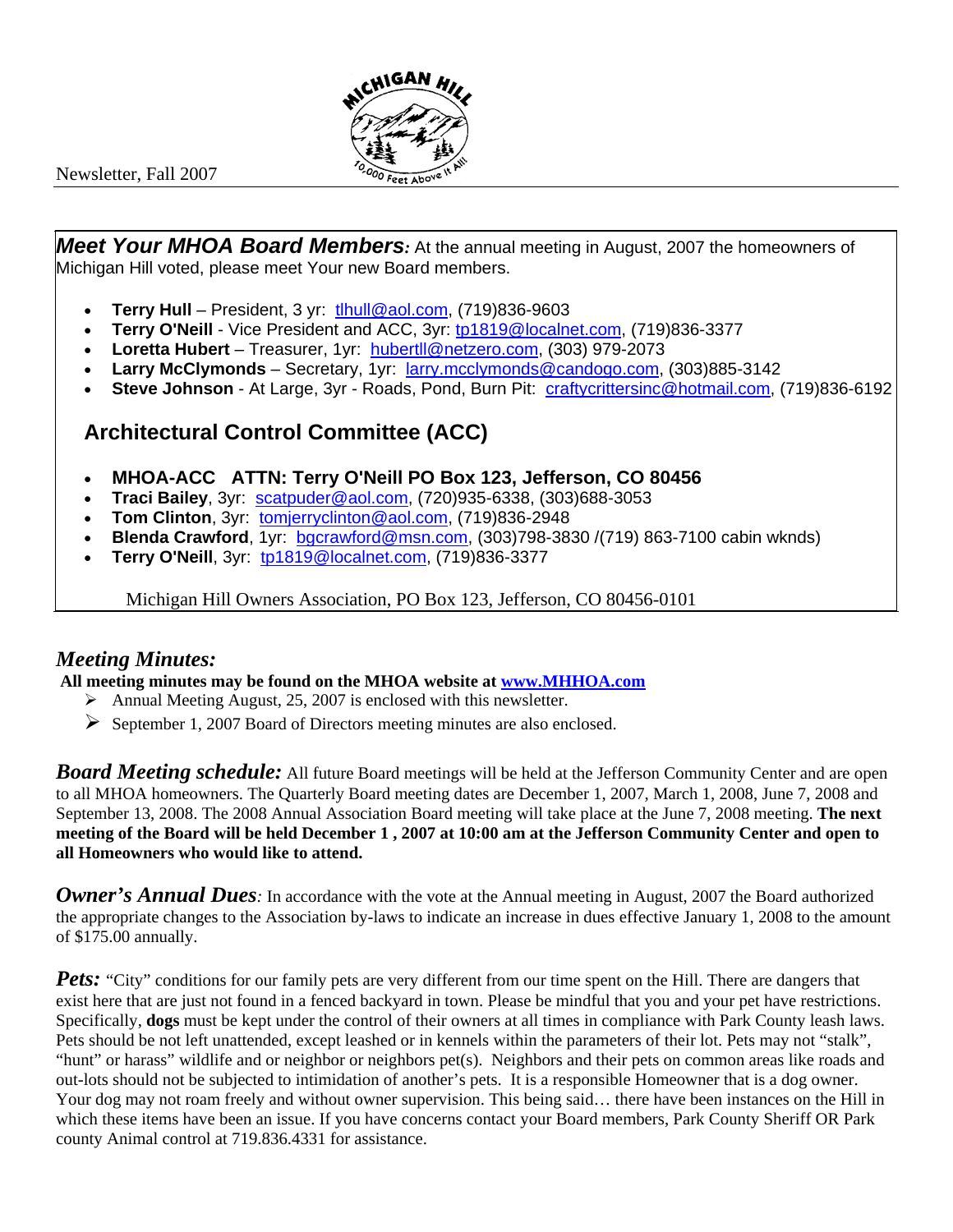## *Architectural Control Committee (ACC): What does it do?*

The ACC committee is comprised of MHOA homeowners on a voluntary term basis. The purpose of the ACC is to enforce the Covenants of Michigan Hill. The ACC function is to review lot improvements such as structure placement, colors and building materials for new construction, additions and maintenance to protect and enhance value, desirability and aesthetics of any property upon the Hill by upholding our covenants…Is that not why we were all drawn to the Hill in the first place?

In order for the ACC to do its job effectively we ask that an "Architectural Submittal Form" be completed and submitted to any ACC member before any construction is started, along with a proposed drawing of structure location with respect to property lines, etc. A form may be printed off of the website at www.mhhoa.com or you may get a form by contacting any one of your ACC or Board members. A copy of the By-laws and Covenants may be found on our website also. Any structure must be within the lot of 50' front and back and 30' side to side, the exception to this is if the homeowner is granted a Park County and Michigan Hill Board variance.

*Driveway Permits:* If you are looking at building in the future your Board was advised recently by Park County Planning and Zoning that Driveway permits are required for Michigan Hill Filing #1 and #2. Driveway permits are not required for Michigan Hill filing #3.

*ACC requirement*: Homeowners by existing bylaws are required to submit for ACC approval an "Architectural Submittal Form" **prior** to any construction or painting. If this has not been completed and approved by the ACC committee **prior** to start of any construction, fines will be imposed on the homeowner with fines varying from \$2,500.00 up to \$5,000.00 depending upon the violation. Fines and specific violation costs will be a topic of the December 1, 2007 meeting, they will discussed and voted on by your Board of Directors and will become effective January 1, 2008.

Remember, make sure you get ACC approval and of course you're County building permit!

*Important Numbers:* **Please take note and post in a convenient place important numbers to assist Homeowners in the event of emergency or for general questions:** 

| FIRE/ MEDICAL EMERGENCY:                  | 911          |
|-------------------------------------------|--------------|
| <b>Park County Sheriff: Non Emergency</b> | 719.836.4122 |
| <b>Park County Animal Control:</b>        | 719.836.4331 |
| <b>Colorado Road Conditions:</b>          | 877.315.7623 |
| <b>Non Emergency Fire:</b>                | 719.836.2605 |
| Fire Station #5:                          | 719.836.3244 |
|                                           |              |

*What is your BOARD working on:* As your new Board of Directors gets up to speed with their duties, it has been brought their attention the actions of some homeowners on the Hill. Remember your Board of Directors has been voted in by you, the homeowner, to uphold the Convenience and By-laws of the Homeowners Association, they are in no way able to **Lawfully** enforce inappropriate or unlawful behavior other than by Civilian means. It is the right and duty of **every homeowner** to report unlawful improprieties to our local law enforcement authorities – A list of important numbers can be found above. Please remember that if you have any questions or concerns you may contact any one of your Board members via email or by telephone.

*Trees too close to Roadways:* Homeowners spoke at the Annual Meeting that there are trees impeding driving views on some of our Michigan Hill roads. This was addressed in the month of September by the Board members and some gracious volunteers. Please notice on Michigan Hill Rd., Mt. Guyot and some others that your Board has worked diligently on your requests to remove and make safer for all your time on our Michigan Hill roads… A special THANKS to Terry Hull, Tom Clinton, Terry Roberts, Terry O'Neill, Andy Bailey and all that took time out to assist in making this tree removal happen for all.